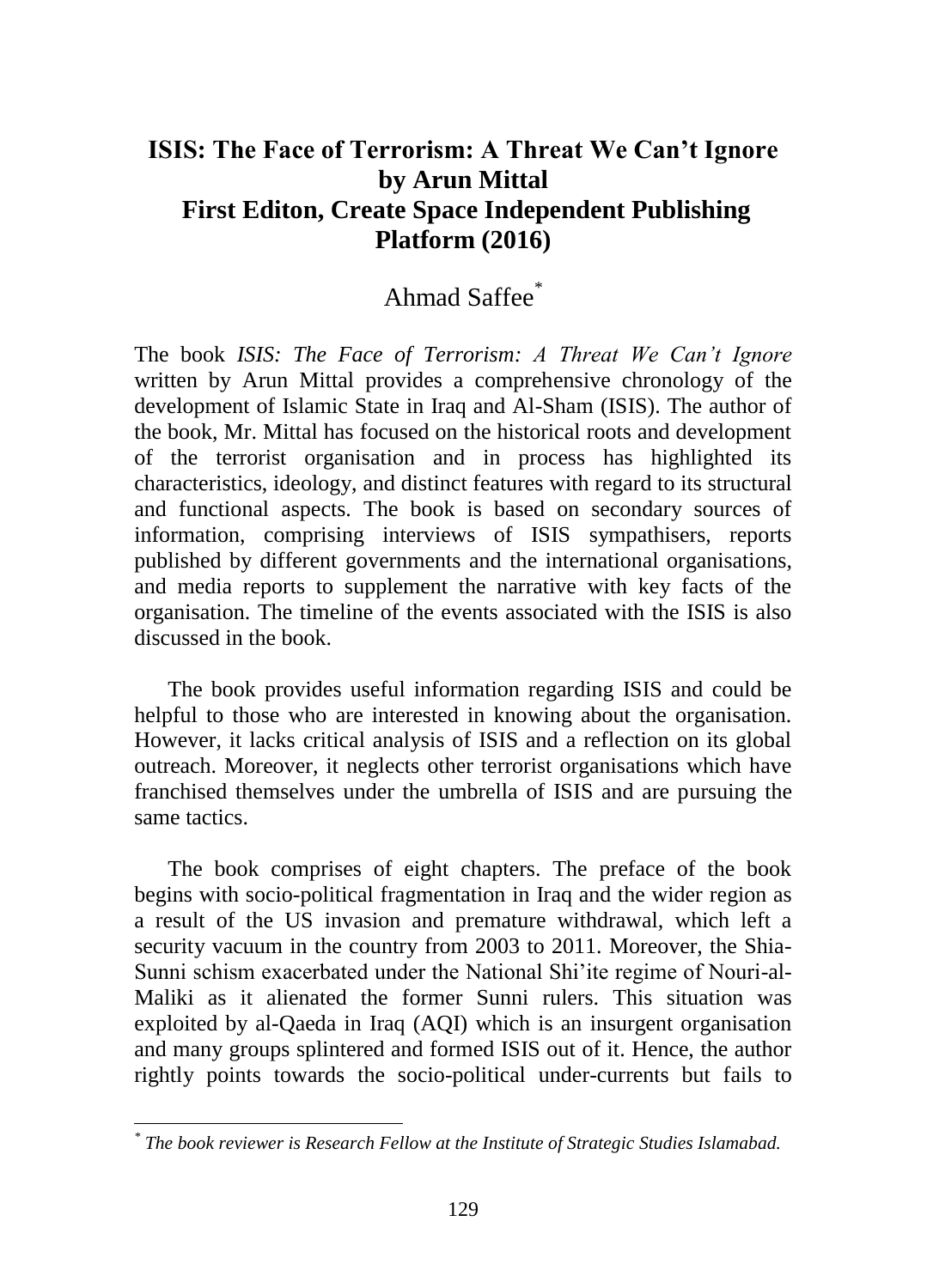highlight geo-political factors which catalysed these waves into clouds of destabilisation in the region and beyond.

The first chapter of the book titled "Introduction to ISIS" highlights the distinct belief system of ISIS which strictly views the religion on rigid Slafist interpretation of Islam. The author also suggests the West to use the same belief system for predicting the behaviour and nature of the organisation. Pointing towards the strategic error by the West in neglecting such ideological foundations, the author quotes the US Special Operation Commander, who said, "We have not defeated the idea. We do not even understand it."(p.1) The book emphasises the point that ISIS is not a terrorist organisation like al-Qaeda, but a militant body with a state-building project characterised by extreme violence and justified by distorted references to early followers of Islam and the Holy Prophet (PBUH). This distinct feature sets it apart from prior and existing terrorist organisations. However, the author fails to highlight the reasons for brand ISIS appeal to different terrorist organisations and its relevance in different socio-political contexts.

The introduction establishes that ISIS principally rejects peace; it is constitutionally incapable of certain types of changes and most importantly considers itself a harbinger of the end of the world. However, the author fails to recognise that al-Qaeda, too, had similar aspirations and followed a narrative which was knitted around the end of times, highlighted by the late journalist, Saleem Shahzad in his book.

Moreover, the author argues that we have misunderstood the nature of ISIS in two ways. Firstly, we see jihadism as monolithic which is not true in case of al-Qaeda, and secondly, unlike other terrorist organisations, it has a territorial caliphate. It is in contrast difference with al-Qaeda, which did not have a territorial caliphate but exercised its influence in Afghanistan through Afghan Taliban. However, reading the book to its length one can find several distinct features. Amongst them the most important and underlying belief is ISIS' role as a catalyst to the end of times, which is exercised through tactics of bloody violence.

According to the author, ISIS rebranded and replaced al-Qaeda as a paradigm organisation of Salafi-jihadists. Its founding father, Al-Zarqawi, introduced bloody tactics. His jihad against Shiism, according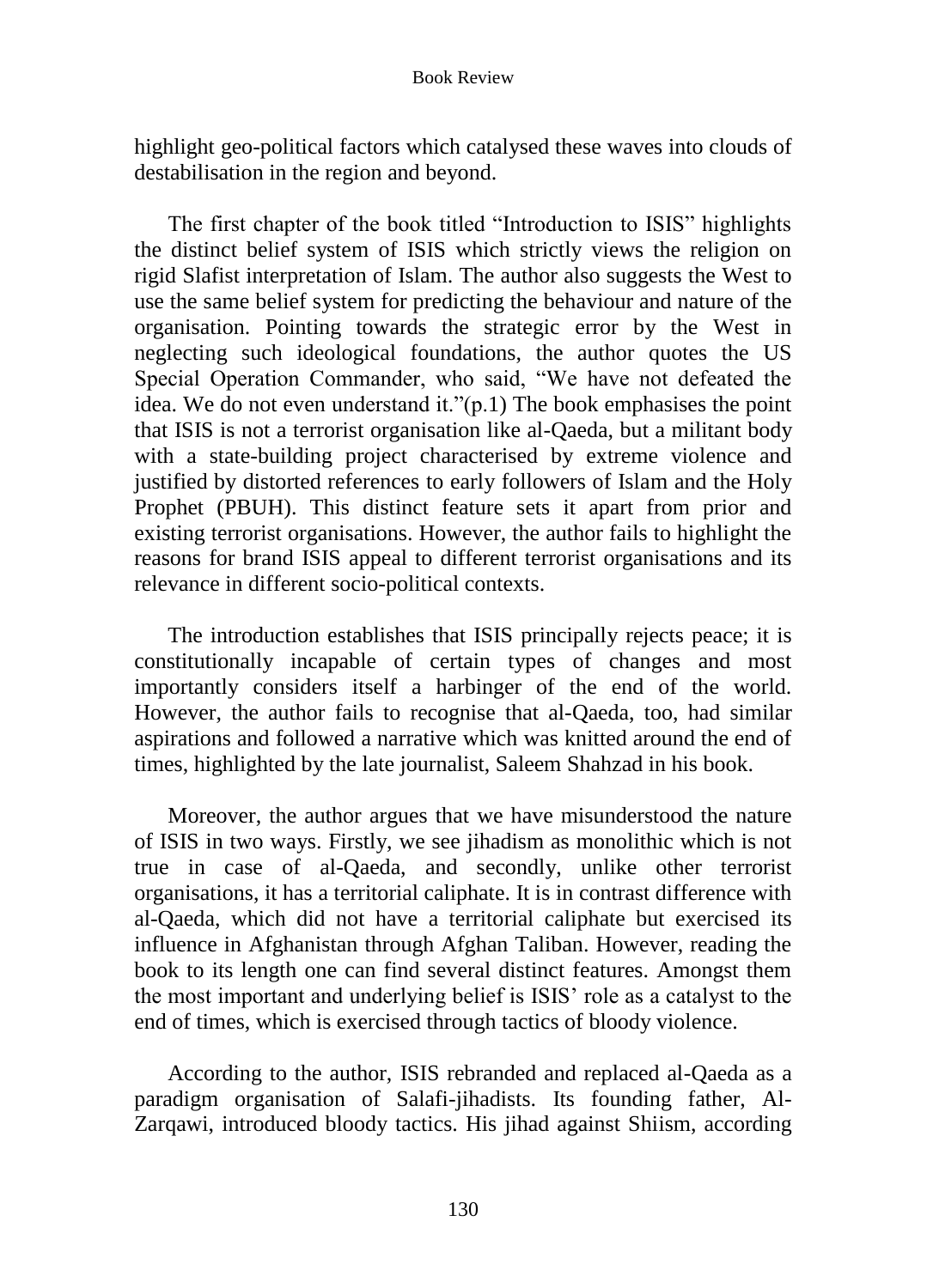## Strategic Studies

to Mittal, holds key to any radical change in Iraq. The author cites examples of Islam's medieval nature and is of the view that ISIS depicts and follows basic teachings of Islam. Following '*Takfiri*' doctrine, ISIS is committed on killing apostates to purify the Islamic world. The distinction between apostate (*Takfiri*) and a sinner may be subtle but it is a point of contention between al-Qaeda and ISIS. Also it is the same basis which gives ISIS the rationale for its violent means, which is unjustifiable if understood in totality of the religion. However, the interpretation and the role ISIS seeks in the end of times gives a spin to these doctrines which is arguable. The author instead of finding ISIS at fault has painted Islam in a negative light. He starts a theological debate and fails to understand or at least conclude it with reasons and logic.

The chapter two of the book titled, "Historical Background of Islamic State (IS)," gives a comprehensive account of its historical roots in Iraq and roots of its appeal to the masses. The information provided in this chapter is the core of the whole book and is very valuable for those studying ISIS, as it presents key facts and a chronology of important events. However, the story of ISIS is repeated on several occasions in the proceeding chapters, which at times becomes monotonous for the reader.

Over the years, ISIS has become the richest terrorist group in history, with assets totalling over US\$2 billion. The author highlights the key ingredients of its operational structure and its strategic planning in territorial gains in Iraq and Syria, which gave it access to oil refineries, smuggling of artefacts and other criminal activities. In Syria, it recruited and functioned with Al-Nusra Front and other Sunni insurgent groups, which also led to inter-group fighting. ISIS asserted its influence with violence and used car bombs and explosives to target its enemies. Chapter four and five give account of the major stages in which ISIS grew to what it is at present i.e., from a coalition of eight Sunni groups to one caliphate. The author argues that the West has underestimated the capacities of the organisation and its possible threat.

Notoriously known for its tech-savvy approach to propaganda and recruitment, ISIS has used social media to expand its outreach and also, unlike al-Qaeda and Taliban, it takes feedback from the masses on social media forums. Chapter six, seven and eight analyses the international response to ISIS. The author argues that arming the rebels in Syria didn't